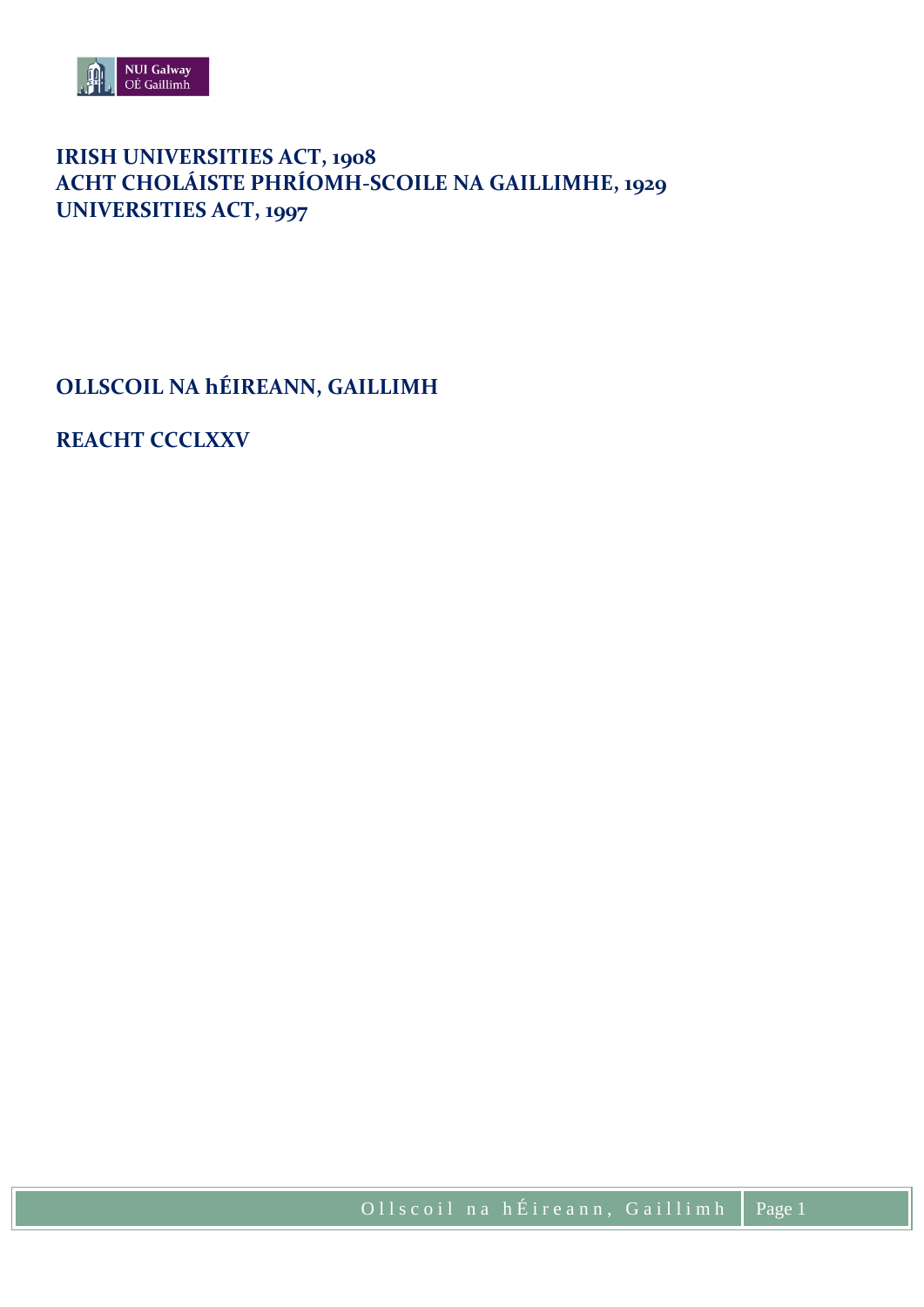

# **National University of Ireland, Galway/***Ollscoil na hÉireann, Gaillimh*

# **STATUTE CCCLXXV /** *REACHT* **CCCLXXV**

WE, Údarás na hOllscoile of National University of Ireland, Galway, under and by virtue of the powers in that behalf conferred on us by the above Acts, DO by this present instrument under the Seal of National University of Ireland, Galway, make the Statute contained in the Schedule hereto for the general government of the said University./*Faoi agus de bhua na gcumhacht sin a bheirtear dúinn ag na hAchtanna thuasluaite, déanaimidne, Údarás na hOllscoile ag Ollscoil na hÉireann, Gaillimh, tríd an ionstraim seo faoi Shéala Ollscoil na hÉireann, Gaillimh, an Reacht atá sa Sceideal seo thíos chun rialú ginearálta na hOllscoile sin.*

> Given under the Common Seal of National University of Ireland, Galway, this Twenty Fourth Day of June, Two Thousand and Twenty One./*Arna thabhairt faoi Ghnáth-Shéala Ollscoil na hÉireann, Gaillimh, an Ceathrú Lá is Fiche seo de Mheitheamh, Dhá Mhíle agus Fiche a hAon.*

Present when the Common Seal of National University of Ireland, Galway, was affixed hereto: *I láthair nuair a greamaíodh Gnáth-Shéala Ollscoil na hÉireann, Gaillimh, dó seo:*

**L.S.**

Ciarán Ó hÓgartaigh, *Uachtarán* Caroline Loughnane, *Rúnaí Gnóthaí Rialachais & Acadúla*

## **Schedule –STATUTE CCCLXXV/***Sceideal –REACHT CCCLXXV*

All previous Statutes of National University of Ireland, Galway, shall be read and construed with the alterations, additions and modifications hereinafter set forth./*Déanfar Reachtanna uile Ollscoil na hÉireann, Gaillimh, roimhe seo a léamh agus a fhorléiriú maille leis na hathruithe, na breisithe agus na modhnuithe atá leagtha amach ina dhiaidh seo thíos.*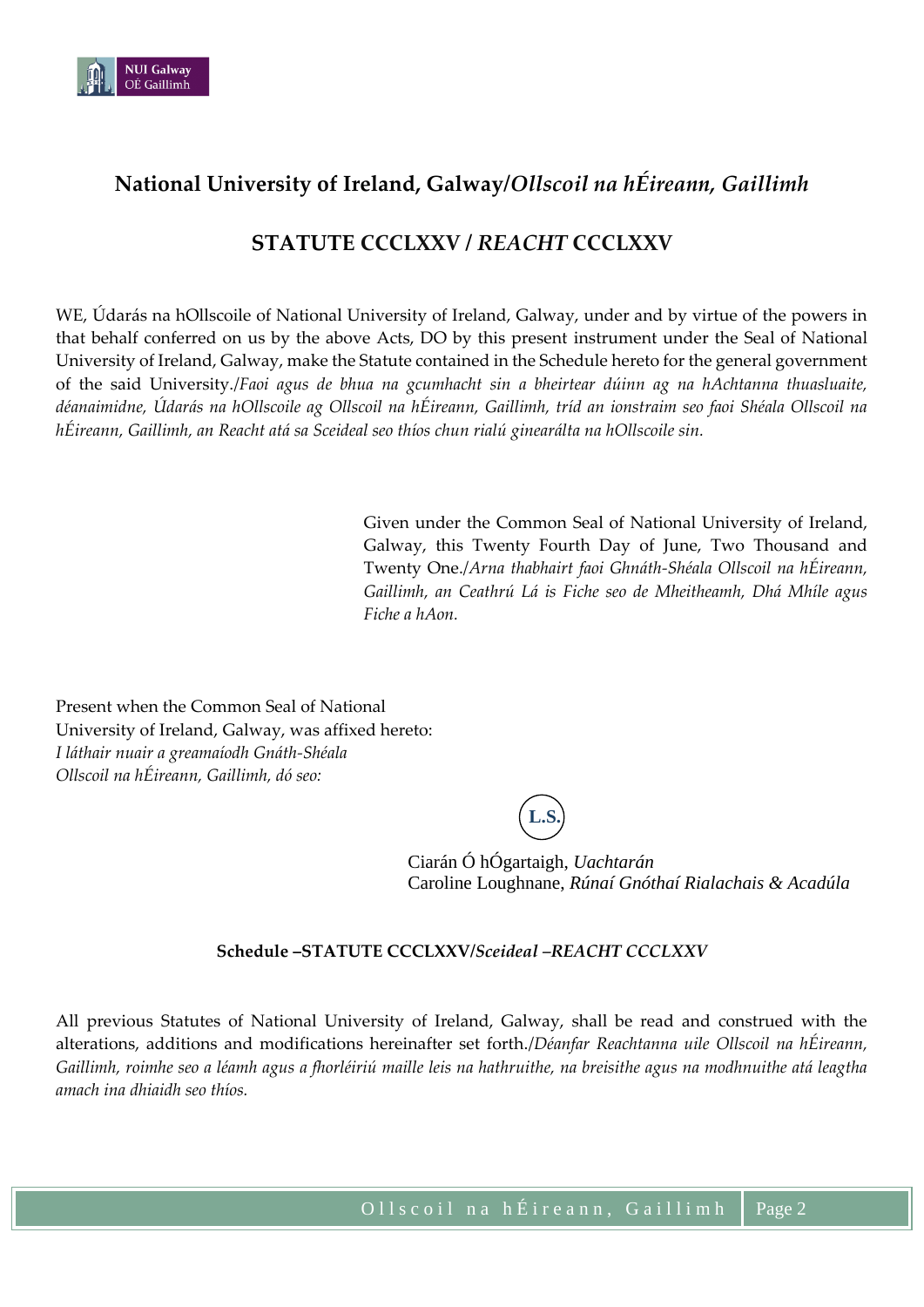

# **CHAPTER I**

### **SCHOOLS**

Statute CCCLXII is hereby amended by the substitution of the following Chapter for Chapter II thereof:

1. The Colleges shall comprise Schools as follows:

## **The College of Arts, Social Sciences and Celtic Studies**

The School of Education The School of English and Creative Arts The School of History and Philosophy The School of Geography, Archaeology and Irish Studies The School of Languages, Literatures and Cultures The School of Political Science and Sociology The School of Psychology

#### **The College of Business, Public Policy and Law**

The J.E. Cairnes School of Business and Economics The School of Law Shannon College of Hotel Management

#### **The College of Medicine, Nursing and Health Sciences**

The School of Health Sciences The School of Medicine The School of Nursing and Midwifery

#### **The College of Science and Engineering**

The School of Biological and Chemical Sciences The School of Natural Sciences The School of Mathematical and Statistical Sciences The School of Computer Science The School of Engineering

2. The distribution of the disciplines in each of the said Colleges between the aforesaid Schools and the membership of the said Schools shall be as set out in Regulation from time to time.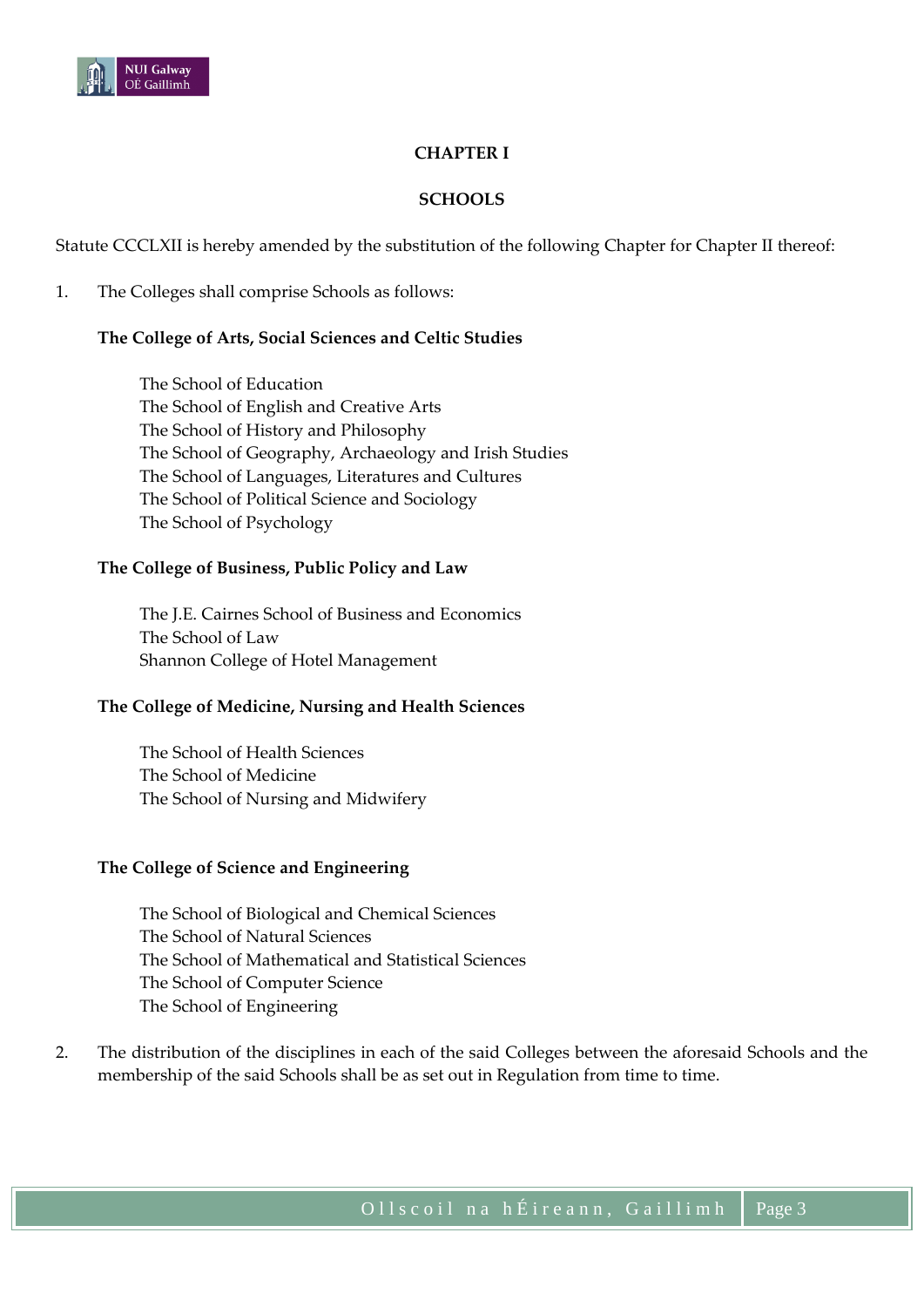

## **CHAPTER II**

- 1. Nothing herein contained shall affect any appointment made, right acquired or act done under any previous Statute of the University.
- 2. This Statute shall come into operation on the Twenty Fourth Day of June, Two Thousand and Twenty One, and may be cited as Statute CCCLXXV, National University of Ireland, Galway, or Stat. CCCLXXV, Nat. Univ. of I., Galway.

Present when the Common Seal of National University of Ireland, Galway, was affixed hereto:

**L.S.**

Ciarán Ó hÓgartaigh, *Uachtarán* Caroline Loughnane, *Rúnaí Gnóthaí Rialachais & Acadúla*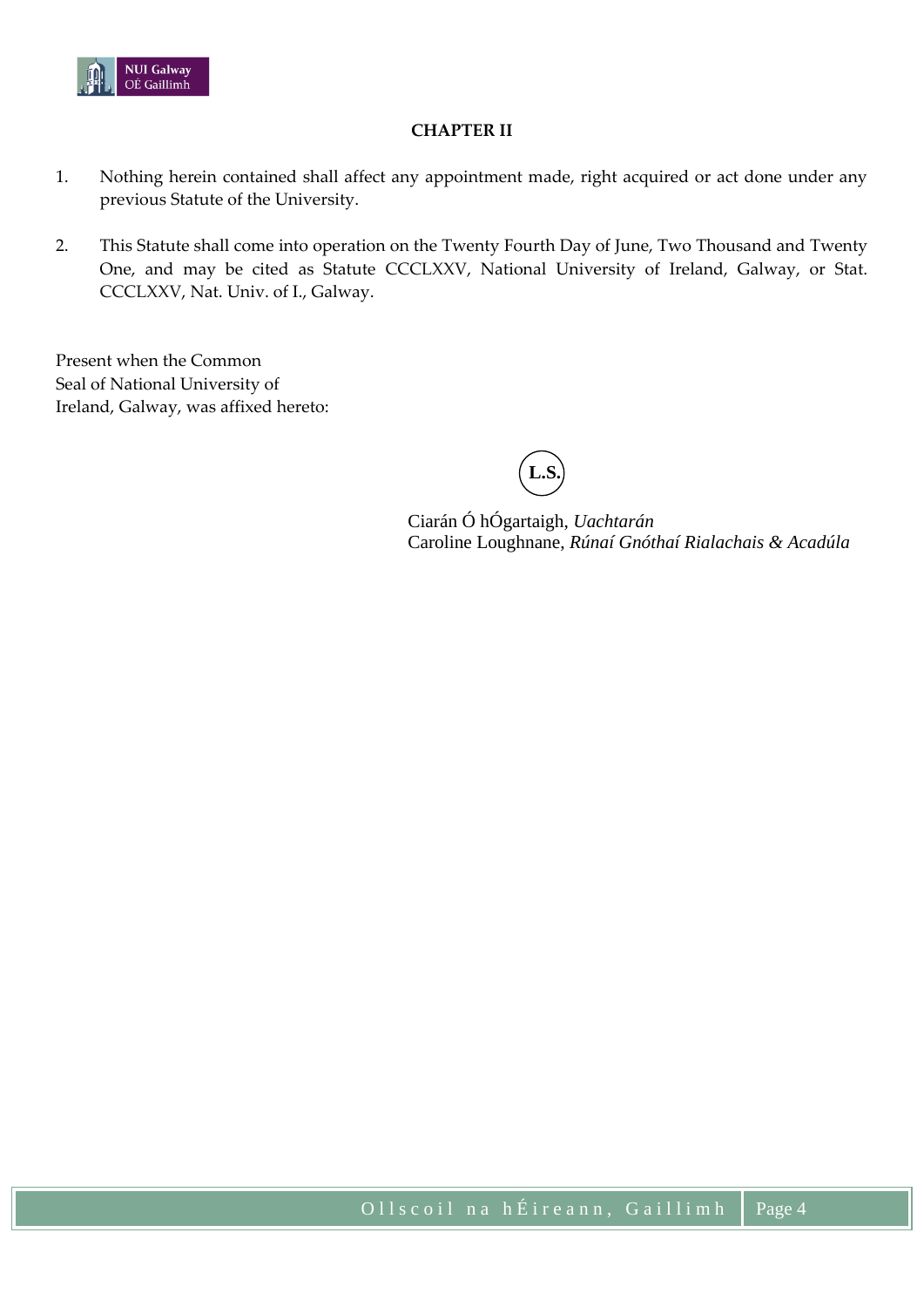

## **CAIBIDIL I**

## **SCOILEANNA**

Déantar Reacht CCCLXII a leasú leis seo tríd an gCaibidil seo a leanas a chur in áit Chaibidil II de:

1. Beidh Scoileanna sna Coláistí mar seo a leanas:

## **Coláiste na nDán, na nEolaíochtaí Sóisialta agus an Léinn Cheiltigh**

Scoil an Oideachais Scoil an Bhéarla agus na nEalaíon Cruthaitheach Scoil na Staire agus na Fealsúnachta Scoil na Tíreolaíochta, na Seandálaíochta agus an Léinn Éireannaigh Scoil na dTeangacha, na Litríochtaí agus na gCultúr Scoil na hEolaíochta Polaitiúla agus Socheolaíochta Scoil na Síceolaíochta

#### **Coláiste an Ghnó, an Bheartais Phoiblí agus an Dlí**

Scoil Ghnó agus Eacnamaíochta J.E. Cairnes Scoil an Dlí Coláiste Ósta na Sionna

#### **Coláiste an Leighis, an Altranais agus na nEolaíochtaí Sláinte**

Scoil na nEolaíochtaí Sláinte Scoil an Leighis Scoil an Altranais agus an Chnáimhseachais

#### **Coláiste na hEolaíochta agus na hInnealtóireachta**

Scoil na nEolaíochtaí Bitheacha agus Ceimiceacha Scoil na nEolaíochtaí Nádúrtha Scoil na nEolaíochtaí Matamaitice agus Staitistice Scoil na Ríomheolaíochta Scoil na hInnealtóireachta

2. Beidh dáileadh na ndisciplíní i ngach ceann de na Coláistí sin idir na Scoileanna réamhráite agus ballraíocht na Scoileanna sin de réir mar a leagfar amach i Rialachán ó am go chéile.